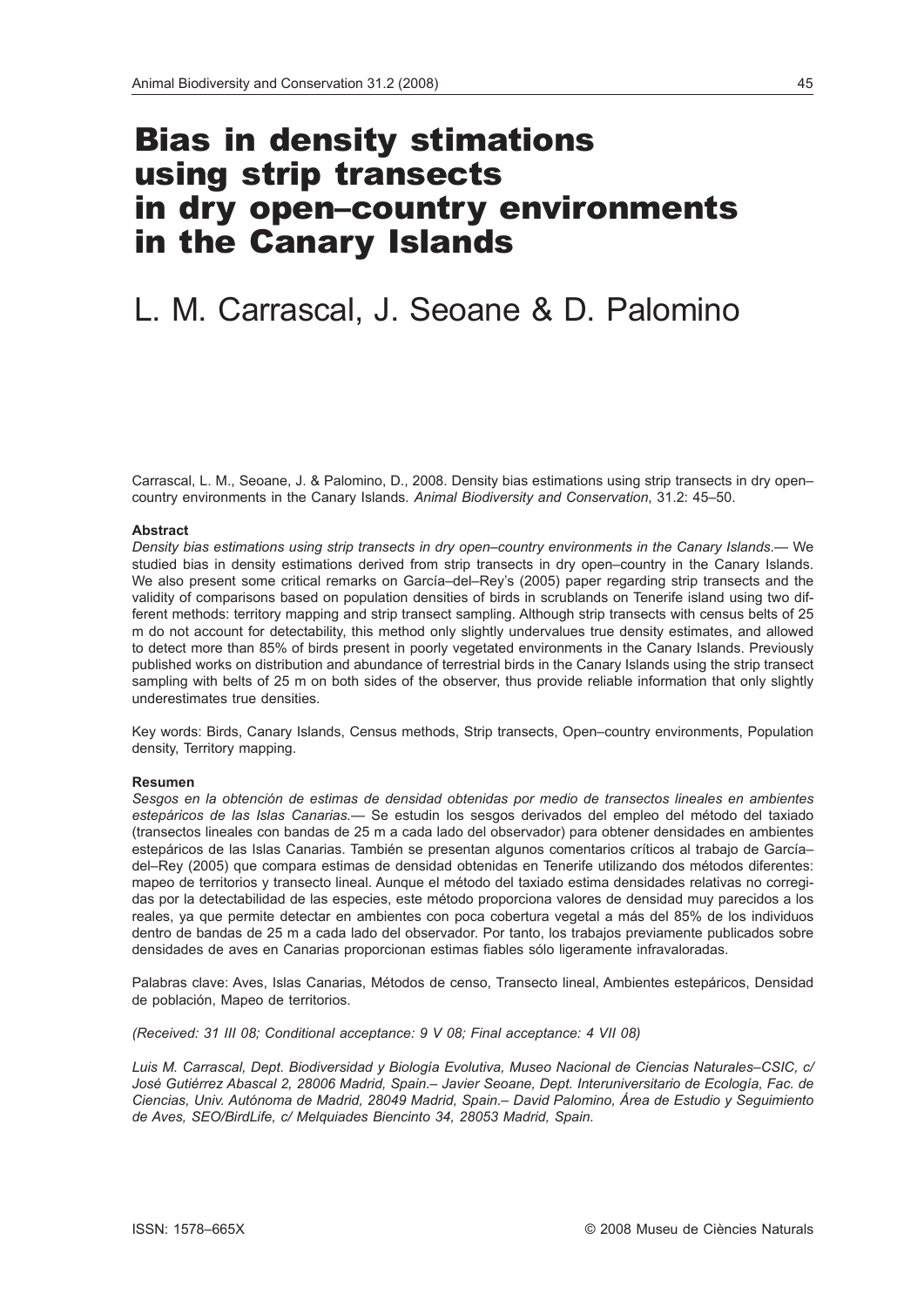#### Introduction

Macroecology and ecological biogeography require reliable information concerning the distribution and abundance of organisms. Much of the presently available information was obtained decades ago when sampling methods were not well established or calibrated, or it was gathered following pragmatic sampling protocols over large areas. As a result, abundance measurements may be biased and lack precision and exactitude. One of the most commonly used methods to estimate bird abundance for large–scale monitoring programmes is the strip transect method (also named fixed-width method; i.e., counting all objects within a predeterminated distance of the line travelled, Thomas et al., 2002). This approach provides relative densities that are perfectly comparable within–species across different environments, but biased in interspecific comparisons (Franzeb, 1981; Tellería, 1986; Bibby et al., 2000). The lack of exactitude is mainly due to the fact that this method does not account for detectability, and although it produces abundance estimates that are highly correlated with "true" densities, these are lower than those obtained by variable–width estimates (e.g., Shankar, 2003), and the magnitude of the difference is species–specific.

Carrascal & Palomino (2005) studied the species–specific habitat preferences, density and species richness of bird communities in Tenerife (Canary Islands). They used strip transects with census belts of 25 m on each side of the observer to obtain population densities in 26 different habitats. García–del–Rey (2005) estimated the population density of passerine bird species in coastal scrublands of Tenerife island using two different methods: territory mapping and the strip transect method (labeled by him as line transect method). Comparing previously published bird abundance estimates in Tenerife (Carrascal & Palomino, 2005) with his own work, he concluded that strip transects using census belts of 25 m on both sides of the observer gave skewed density estimates and questioned the validity of previous published works. The author recommended a more reliable approach should be used in future studies to estimate abundance and advocated the use of distance sampling (Buckland et al., 2001).

In this short paper we provide new insights on density bias estimates when working with strip transects, and analyse the detectability patterns of the three most common bird species in the dry open–country environments of Tenerife: *Anthus berthelotii*, *Sylvia conspicillata* and *Lanius meridionalis*. These three passerines have very different foraging strategies (cursorial on the ground, sit–and–wait on perches of good visibility, or gleaners ambushed within bushes) in dry and poorly vegetated areas in the Canary Islands. Our main goal was to determine the degree to which density estimates made with strip transects using belts of 25 m on each side of an observer differ from "good" densities obtained by more precise methods. The paper also includes critical comment on García–del–Rey's (2005) paper regarding the experimental design he used and the validity of comparisons made therein.

#### Material and methods

We used the data obtained in an extensive survey program in Lanzarote and Fuerteventura in 2005 and 2006 (1,071 km of line transects; see Carrascal et al., 2006, 2007; Palomino et al., 2008). Line transect sampling was used; this technique is frequently applied in extensive assessments of abundance, distribution patterns and habitat preferences of birds (Bibby et al., 2000). The transects were carried out on windless, rainless days, walking cross country or following little–used dirt tracks at a low speed (1–3 km/h approximately), in the 4 hours after dawn and the 2.5 hours before dusk. For each detected bird, the distance perpendicular to the observer's trajectory was estimated. Training with a laser range–finder (Leica Rangemaster LRF 900) helped to improve distance estimates and to reduce inter–observer variability.

Detectability was estimated with the sampled distances (Thomas et al., 2002). To model detectability, we fitted three canonical models (half–normal, negative exponential and hazard–rate, trying to include a suitable series expansion in each one) that are commonly used to explain the loss of detectability as a function of the distance from the transect line (the further the distance the lower the probability of detecting an individual). We also built more elaborate models to take possible observer effects into account (adding a factor with five levels corresponding to five observers) and vegetation structure (adding a continuous covariate calculated as mean shrub cover multiplied by mean shrub height). These models were used to estimate the probability of detection and the effective census strip width. Models were evaluated according to AICc. AICc is a second order correction of AIC for small sample sizes. Since AICc converges to AIC as *n* increases, AICc should be employed regardless of sample size. We calculated a weighted average of the detection probabilities derived from the models according to weights (W) obtained from AICc values, where

 $W_i = \exp[-0.5 \cdot \Delta AICc_i] / \Sigma \exp[-0.5 \cdot \Delta AICc_i]$ 

Burnham & Anderson, 2002). Detectability models were built with Distance 5.0 software (Thomas et al., 2004). Using this approach, it was also possible to calculate the probability of detection within 25 m–wide belts on both sides of the observer.

#### Results

Figure 1 shows the variation of birds detected with the perpendicular distance to the observer. We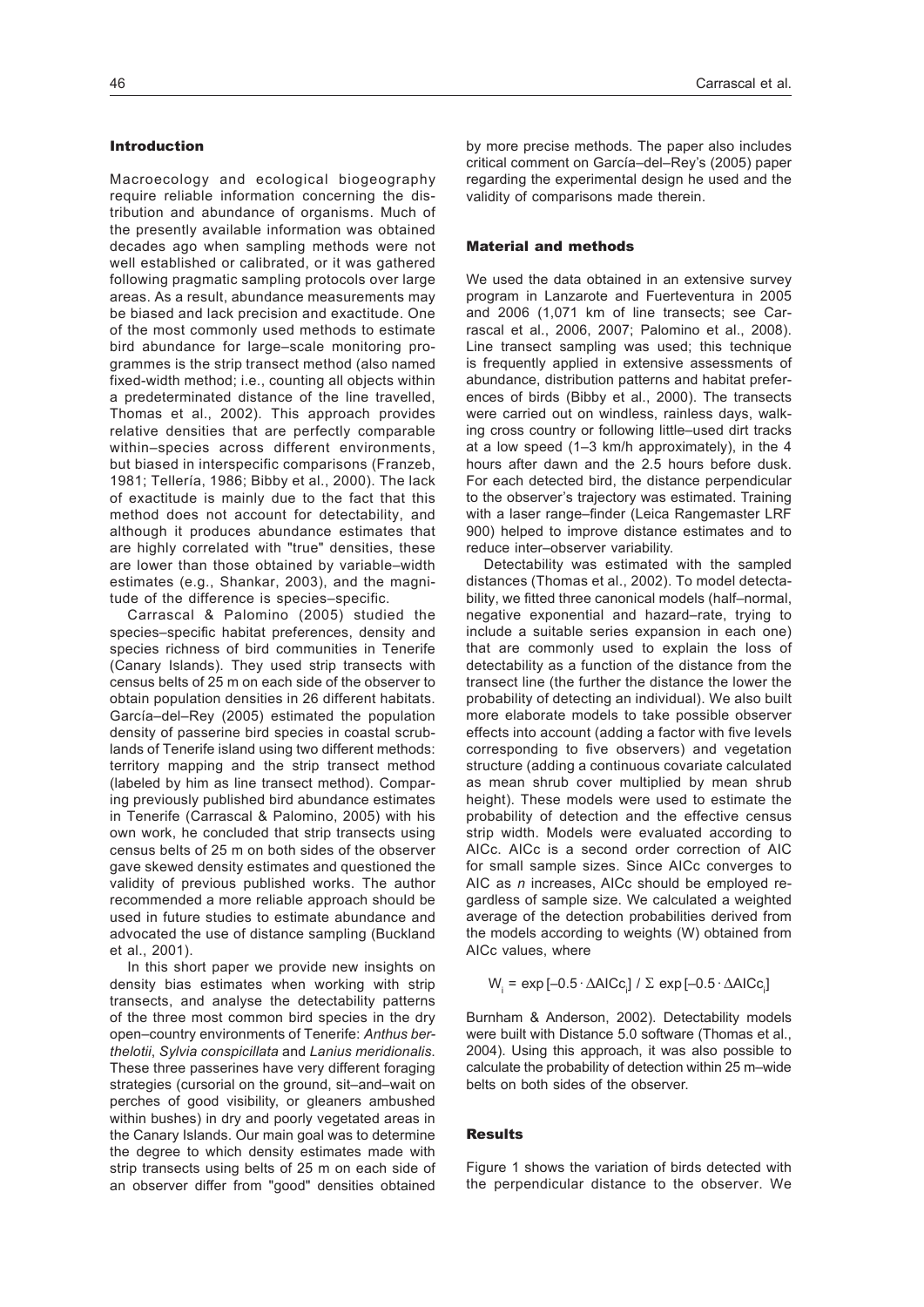

Fig. 1. Number of birds at different distance to the observer in 1,071 km of transects in dry open–country areas of Fuerteventura and Lanzarote. We obtained 3,217 records for *Anthus berthelotii*, 961 for *Sylvia conspicillata* and 541 for *Lanius meridionalis*. The curves represent the models fitted to the truncated data (see truncated distances in table 1).

*Fig. 1. Variación del número de aves detectadas a diferentes distancias del observador en 1.071 km de transectos en ambientes estepáricos de Fuerteventura y Lanzarote. Se obtuvieron 3.217 contactos para* Anthus berthelotii*, 961 para* Sylvia conspicillata *y 541 para* Lanius meridionalis*. Las curvas sobre los histogramas representan los modelos ajustados a los datos truncados (véase la tabla 1).*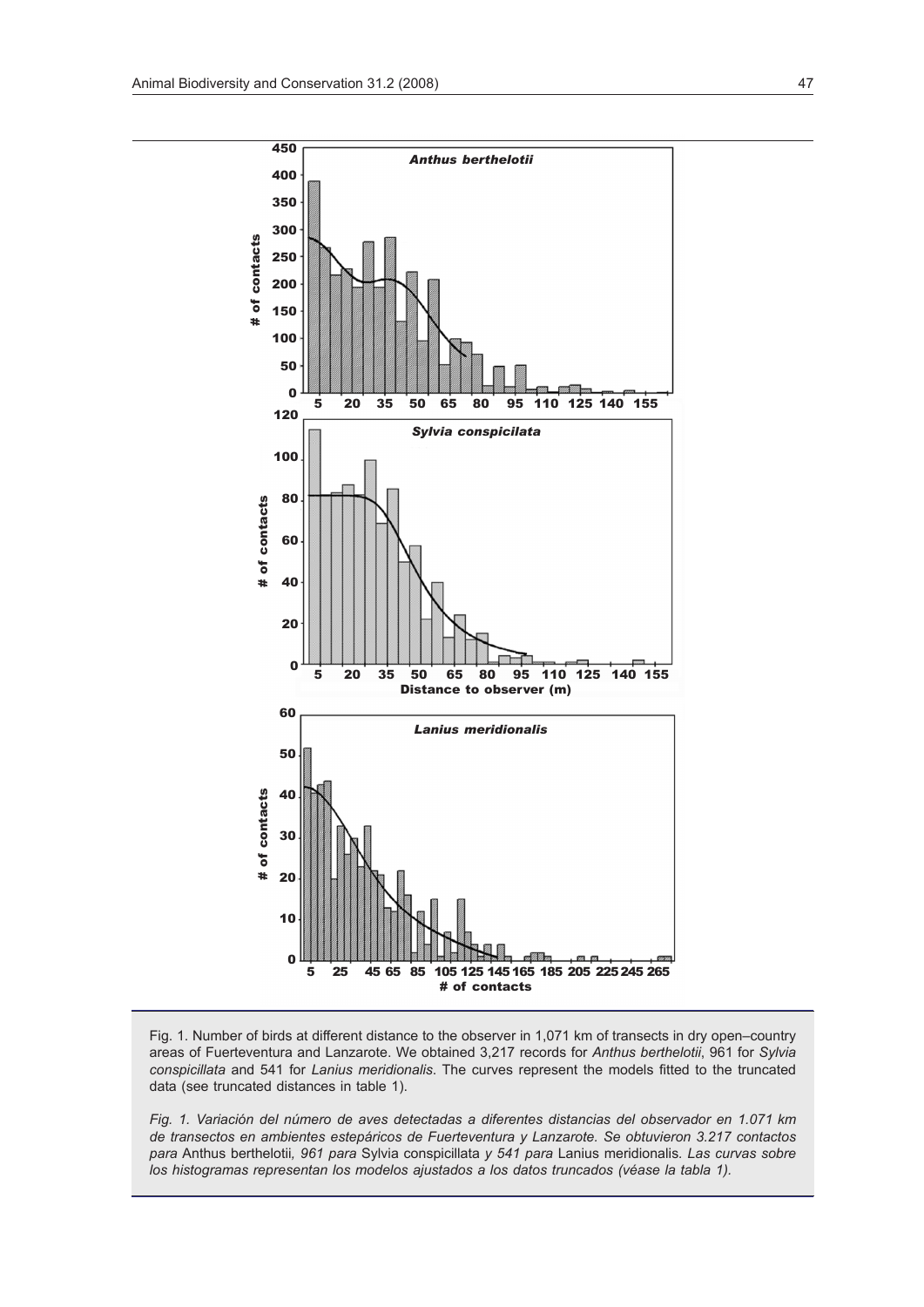Table 1. Models fitted to the detection distances of *Anthus berthelotii*, *Sylvia conspicillata* and *Lanius meridionalis*, following the order of their AICc values (i.e., from greater to less reliability). More elaborate models were also built to take the possible effects of observer (o) and/or vegetation structure (v) into account. W is the weight given to each model according to the formula W<sub>i</sub> = exp(-0.5 ·  $\Delta$ AICc<sub>i</sub>) /  $\Sigma$  exp(-0.5 ·  $\Delta$ AICc<sub>i</sub>) (Burnhman & Anderson, 2002): TD. Detection distances were right–truncated excluding outliers as recommended by Buckland et al. (2001), i.e., disregarding the 5% of the longest perpendicular distances from the transect line; P. Detection probability and its 95% confidence interval within the truncated distances of observation (2,866 contacts for *Anthus berthelotii* excluding those farther than 73 m; 950 for *Sylvia conspicillata,* truncated at 95 m; and 526 for *Lanius meridionalis,* truncated at 145 m).

*Tabla 1. Modelos ajustados a las distancias de detección de* Anthus berthelotii, Sylvia conspicillata *y* Lanius meridionalis*, ordenados de acuerdo a los valores de AICc. También se han construido otros modelos más elaborados que incluyeron los posibles efectos del observador (o) y/o la estructura de la vegetación (v). W es el peso dado a cada modelo de acuerdo con la fórmula Wi = exp(–0.5 ·*D*AICci ) /* S *exp(–0.5 ·*D*AICci ); (Burnhman & Anderson, 2002): TD. Distancias de detección truncadas que excluyen observaciones muy lejanas, según recomendaciones de Buckland et al. (2001); P. Probabilidad de detección y su intervalo al 95% dentro de las bandas definidas por las distancias de observación truncadas (2.866 contactos para*  Anthus berthelotii *excluyendo aquellos más distantes de 73 m; 950 para* Sylvia conspicillata*, truncados a 95 m; y 526 para* Lanius meridionalis*, truncados a 145 m).*

|                                         | TD  | <b>AAICc</b> | W    | P (95% CI)                |
|-----------------------------------------|-----|--------------|------|---------------------------|
| Anthus berthelotii                      |     |              |      |                           |
| Hazard–rate (cosine adjustments)–ov     | 73  | 0.00         | 1.00 | $0.660$ $(0.646 - 0.675)$ |
| Sylvia conspicillata                    |     |              |      |                           |
| Half-normal (cosine adjustments)-ov     | 95  | 0.00         | 0.72 | $0.563$ (0.538 $-0.588$ ) |
| Hazard-rate (cosine adjustments)-ov     | 95  | 1.91         | 0.28 | $0.558(0.534 - 0.583)$    |
| Weighted average                        |     |              |      | $0.561(0.537 - 0.587)$    |
| Lanius meridionalis                     |     |              |      |                           |
| Hazard-rate (polynomial adjustments)-o  | 145 | 0.00         | 0.25 | $0.420(0.390 - 0.453)$    |
| Half-normal (cosine adjustments)-ov     | 145 | 0.48         | 0.20 | $0.443(0.415 - 0.474)$    |
| Half-normal (cosine adjustments)-o      | 145 | 0.98         | 0.15 | $0.443(0.415 - 0.474)$    |
| Hazard-rate (polynomial adjustments)-ov | 145 | 1.08         | 0.15 | $0.421(0.391 - 0.454)$    |
| Half-normal (polynomial adjustments)-ov | 145 | 1.11         | 0.14 | $0.459(0.415 - 0.508)$    |
| Hazard–rate (cosine adjustments)–o      | 145 | 1.54         | 0.12 | $0.440(0.408 - 0.475)$    |
| Weighted average                        |     |              |      | $0.436(0.404 - 0.471)$    |

obtained 3,217 contacts for *Anthus berthelotii*, 961 for *Sylvia conspicillata* and 541 for *Lanius meridionalis*. Table 1 shows the best models fitted to the detection distances for the three species (considering only those with  $\triangle$ AICc lower than 2).

According to these models, the probabilities of detection within census belts of 25 m on each both sides of the observer were 0.86 for *Anthus berthelotii*, 0.96 for *Sylvia conspicillata* and 0.90 for *Lanius meridionalis*. All these values were higher than 0.85 and demonstrate that strip transects with census belts of 25 m on each side of the observer are very efficient censusing birds in poorly vegetated dry areas of the Canary Islands.

### **Discussion**

Although line transects with fixed census belts (strip transects) do not account for detectability, this method only slightly undervalues true density estimations, and allows detection of more than 85% of birds present while sampling densities in poorly vegetated environments in the Canary Islands (i.e., the densities obtained by means of strip transects with 25 m–wide belts on each side of the observer only need to be multiplied by 1.17–1.04). Similar results have been found for larger species in semi–desert environments of the Canary Islands, such as *Cursorius cursor* (0.94 for detection probability within census belts of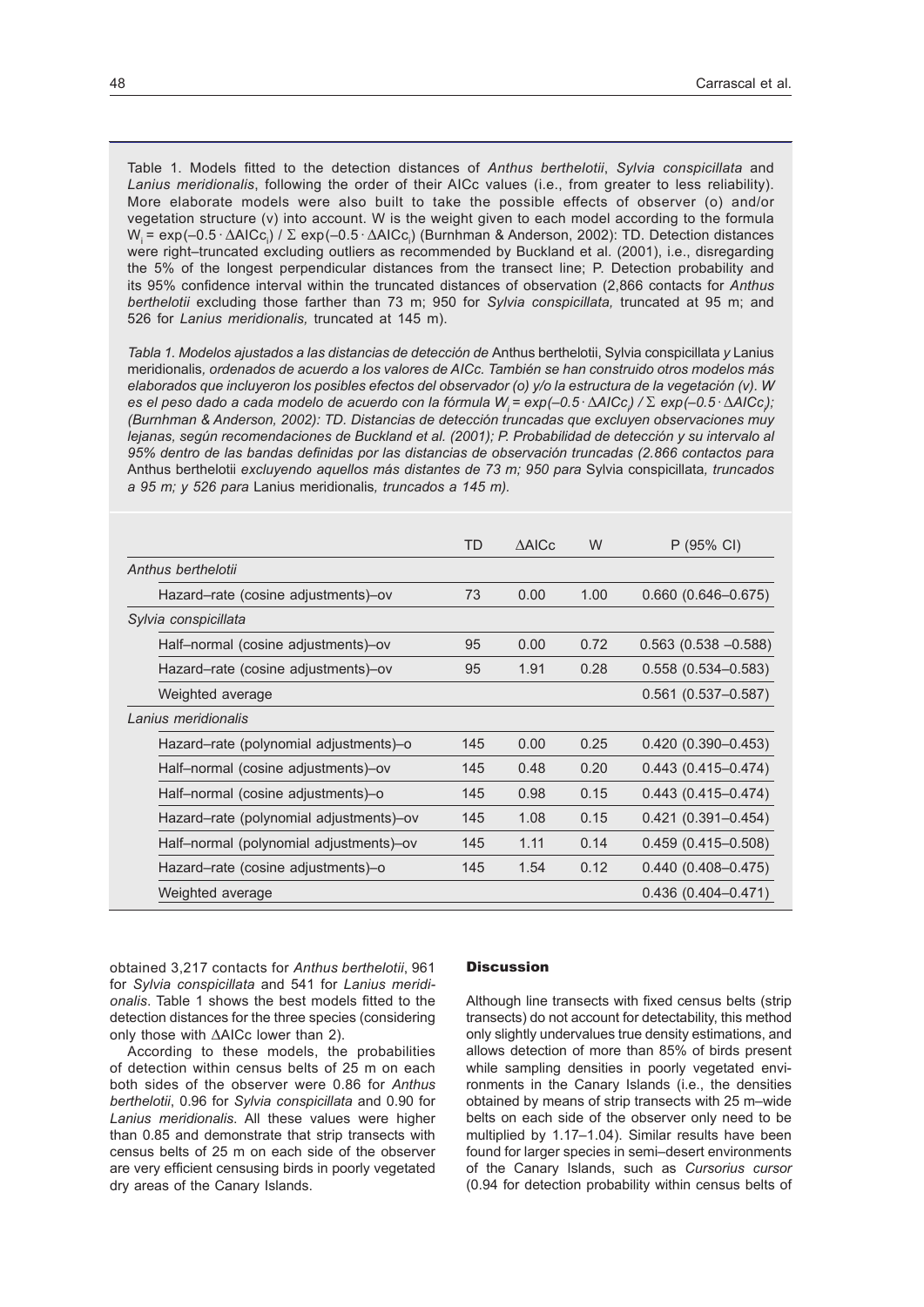25 m; a figure obtained from fitted detection models in Carrascal et al., 2007) and *Chlamydotis undulata* (0.98; Carrascal et al., 2006). Therefore, previously published works on distribution and abundance of terrestrial birds in the Canary Islands, using the strip transect method with belts of 25 m on each side of the observer, provide reliable information that only slightly underestimates true densities.

The comparison between census methods in a paper by García–del–Rey (2005) is questionable as the experimental design does not adequately take important sources of variation into account. Spatial variability, for example, was not considered because García–del–Rey compared strip transects in four localities with territory mapping in just one (the study plot for territory mapping is in site 4, far from the rest of the sites, according to figure 1 in García–del–Rey [2005]). Besides, when the author used data from the same site, it was not stated whether the survey line transects and territory mapping were made over exactly the same area. Furthermore, the size of the area surveyed differed between the two methods because the 5.2 km of transects using belts of 25 m in site 4 covered a surface of 26 ha  $(5.2 \text{ km} \times 50 \text{ m} = 26 \text{ ha})$ , while with territory mapping the author covered 68 ha. More problematic is the fact that García–del–Rey made the strip transect in site 4 only on one date (5 March), and this did not overlap with the timing of territory mapping at the same site (3, 11, 18, 25 January, 1, 8, 15, 22 February).

It is also surprising that García–del–Rey's (2005) density estimations derived from the territory mapping method were nearly 100% lower than those obtained by means of strip transects in the two species that were most abundant and had most data (*Anthus berthelotii* and *Sylvia conspicillata*). This finding contradicts that found in previous works comparing the two methods (Emlen, 1977; Järvinen, 1978; Tellería, 1986; Shankar, 2003).

It is not unusual to find spatial variation in density when counting birds due to changes in habitat structure (see Illera, 2001, Carrascal et al., 2006, Illera et al., 2006, and Palomino et al., 2008 for some examples with open–country canary birds). In view of the lack of information on habitat structure in García–del–Rey's (2005) study no conclusion can be reached regarding the validity of any one method or survey program when comparing density estimations obtained in different studies (Carrascal & Palomino [2005] provide detailed information on habitat structure of the environments censused).

Therefore, the criticisms made by García–del– Rey (2005) on the line transect method with belts of 25 m are flawed according to experimental design when comparing the methods, because differences found in density estimations may be due to phenological shifts in detectability, seasonal or spatial changes in actual densities, or differences in habitat structure on areas where census work was carried out. Strip transect sampling with narrow census belts is a good survey method to estimate bird abundance for large–scale monitoring programmes where distance estimations may be difficult to obtain or barely comparable among many different observers, as it only slightly undervalues true density estimations.

#### References

- Bibby, C. J., Burgess, N. D. & Hill, D. A., 2000. *Bird Census Techniques* (2nd edition). Academic Press, London.
- Buckland, S. T., Anderson, D. R., Burham, K. P., Laake, J. L., Borchers, D. L. & Thomas, L., 2001. *Introduction to Distance Sampling*. Oxford University Press, New York.
- Burnham, K. P. & Anderson, D. R., 2002. *Model selection and multimodel inference. A practical information–theoric approach*. Springer–Verlag, New York.
- Carrascal, L. M. & Palomino, D., 2005. Preferencias de hábitat, densidad y diversidad de las comunidades de aves en Tenerife (islas Canarias). *Animal Biodiversity and Conservation*, 28: 101–119.
- Carrascal, L. M., Seoane, J., Palomino, D. & Alonso, C. L., 2006. Preferencias de hábitat, estima y tendencias poblacionales de la Avutarda Hubara (*Chlamydotis undulata*) en Lanzarote y La Graciosa (Islas Canarias). *Ardeola*, 53: 251–269.
- 2007. *El corredor sahariano en España.* I Censo Nacional (2005–2006). Monografía nº 14. SEO/ BirdLife, Madrid.
- Emlen, J. T., 1977. Estimating breeding season bird densities from transect counts. *Auk*, 94: 455–468.
- Franzeb, K.E. 1981. The determination of avian densities using the variable–strip and fixed–width transect surveying methods. *Stud. Avian Biol.*, 6: 139–145.
- García–del–Rey, E., 2005. Density estimates of passerine bird species in Tenerifean coastal scrub using two different methods (Canary Islands). *Vieraea*, 33: 193–199.
- Illera, J. C., 2001. Habitat selection by the Canary Islands stonechat (*Saxicola dacotiae*) (Meade– Waldo, 1889) in Fuerteventura Island: a two–tier habitat approach with implications for its conservation. *Biological Conservation*, 97: 339–345.
- Illera, J. C., Diaz, M. & Nogales, M., 2006. Ecological traits influence the current distribution and range of an island endemic bird. *Journal of Biogeography*, 33: 1192–1201.
- Järvinen, O., 1978. Species–specific census efficiency in line transects. *Ornis Scandinavica,* 9: 164–167.
- Palomino, D., Seoane, J., Carrascal, L. M. & Alonso, C. L., 2008. Competing effects of topographic, lithological, vegetation structure and human impact in the habitat preferences of the Cream– coloured Courser. *Journal of Arid Environments*,  $72 \cdot 401 - 410$
- Shankar, T. R., 2003. Assessment of census techniques for interspecific comparisons of tropical